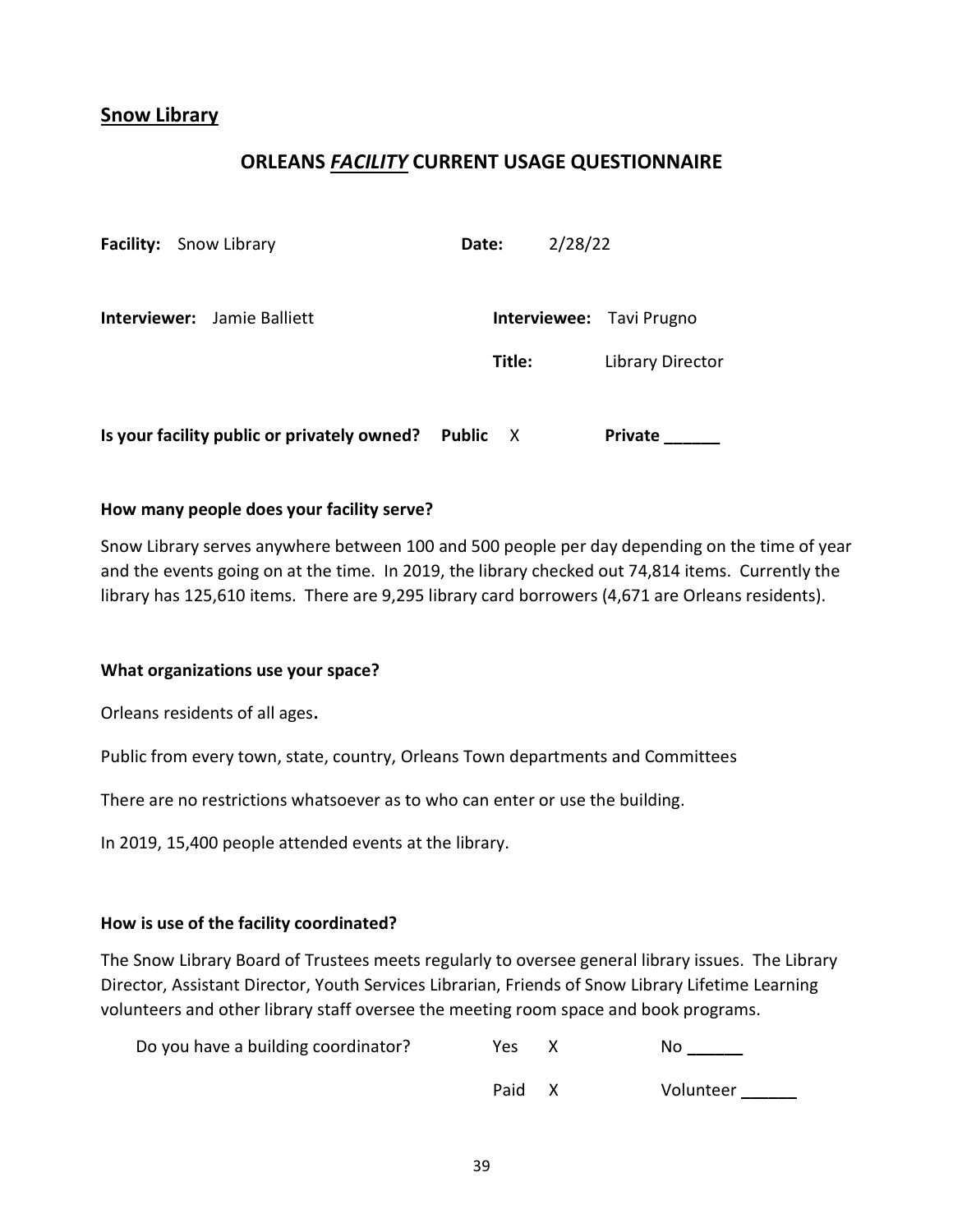### What is the age of your facility and when was it most recently renovated?

### Year built: 1954, extensive addition 1977 Year most recently renovated? 1992

Comments: The current library has a portion from the original built in 1954. Most of the library building is from an addition in 1977. The newest portion of the building consisting of the mezzanine, elevator, Marion Craine Room, and Cape Cod Room is from a 1992 renovation. There was structural reinforcement work done in 2001, but that would not be considered a renovation.

## Does the facility have any code issues or constraints (accessibility, building code . . etc)?

The current facility has numerous code and accessibility issues some of which cannot easily be resolved. For example, the lower level has no egress to the outside. If the elevator is disabled, exiting via stairs is the only option which is not ADA compliant. The delivery entrance ramp used by individuals who enter the library during hours closed is not graded to the current accessibility code. There is currently no sprinkler system (fire suppression system). The Marion Craine Room does not meet the code for make up (fresh) air requirements. The current HVAC units meet the original building code specifications, but not Orleans Stretch Code requirements. All of the adult non-fiction stacks, the staff breakroom, and the Marion Craine Gallery egresses are non-ADA compliant.

#### What is your square footage (building and/or physical lot) and how many rooms do you have?

| Total building SqFt: 16,568      | SqFt used for community activities: 1,441                                     |
|----------------------------------|-------------------------------------------------------------------------------|
| Number of rooms for community: 3 | Total number of rooms: 11 (some are not considered rooms, but discrete areas) |

Total lot size: 82,160 sq. ft. Active outdoor programming SqFt. Several areas.

#### List all rooms and spaces used for community activities:

| <b>Room Description/Function</b> | Square Footage | Capacity |  |
|----------------------------------|----------------|----------|--|
| <b>Marion Craine Gallery</b>     | 960            | 100      |  |
| <b>Cape Cod Room</b>             | 252            | 10       |  |
| <b>Children's Room</b>           | 1,152          | 40       |  |
| <b>Snow Studio</b>               | 361            | 25       |  |
| <b>Mezzanine</b>                 | 1,588          | 25       |  |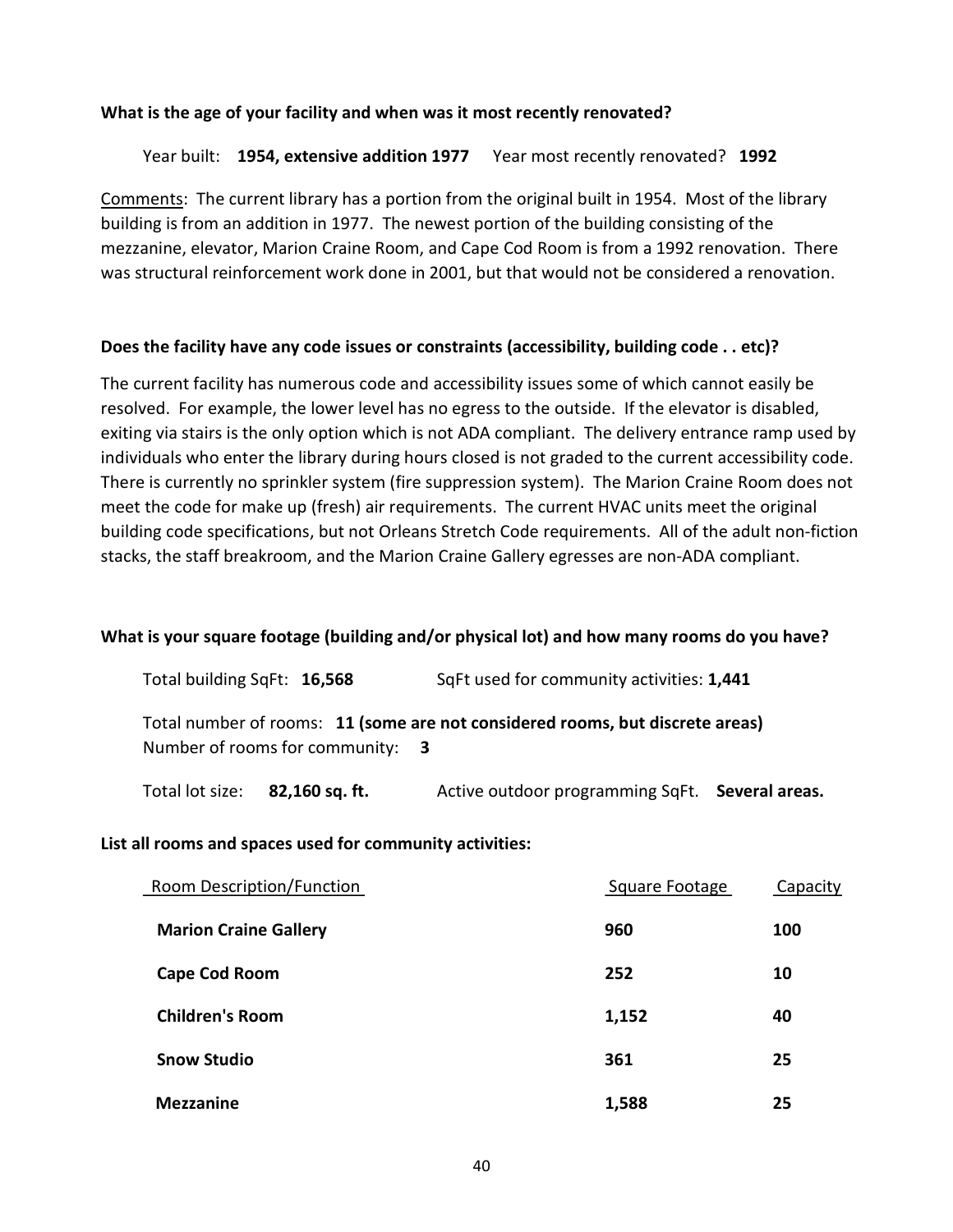| <b>Main Level</b>              | 8,372 | 150 |
|--------------------------------|-------|-----|
| <b>Lower Level</b>             | 3,625 | 75  |
| <b>Balcony</b>                 | 350   | 24  |
| <b>Trustees Room</b>           | 234   | 11  |
| <b>Harry Snow Reading Room</b> | 896   | 30  |
| <b>Quiet Study Room</b>        | 120   | 5   |

# How many parking spaces do you have?

Currently 37. There will be 45 with the addition of eight new spaces when the sewer pump station work is finished in late 2022.

# Any others nearby? Street parking . . .. etc.

Patrons may park at Post Office Square. Parking was allowed at the Nauset Regional Middle School parking lot in the past, but is currently prohibited due to new traffic patterns instituted because of COVID-19.

## What percentage of available programming time is being used?

It depends on the time of year. In the autumn and spring when lifetime learning sessions occur, 90% of available programming time is being used. Other times it is 50 to 65%.

## What percentage of your available space is used?

Overall: 85%

At peak times: 100 %

## What is your annual budget and how many employees do you have?

Annual budget: FY22 Town budget is \$673,992

Part time paid employees: 13 Full time paid employees: 4

Do you have volunteers provide professional service? Yes\_\_\_\_\_\_\_\_ No X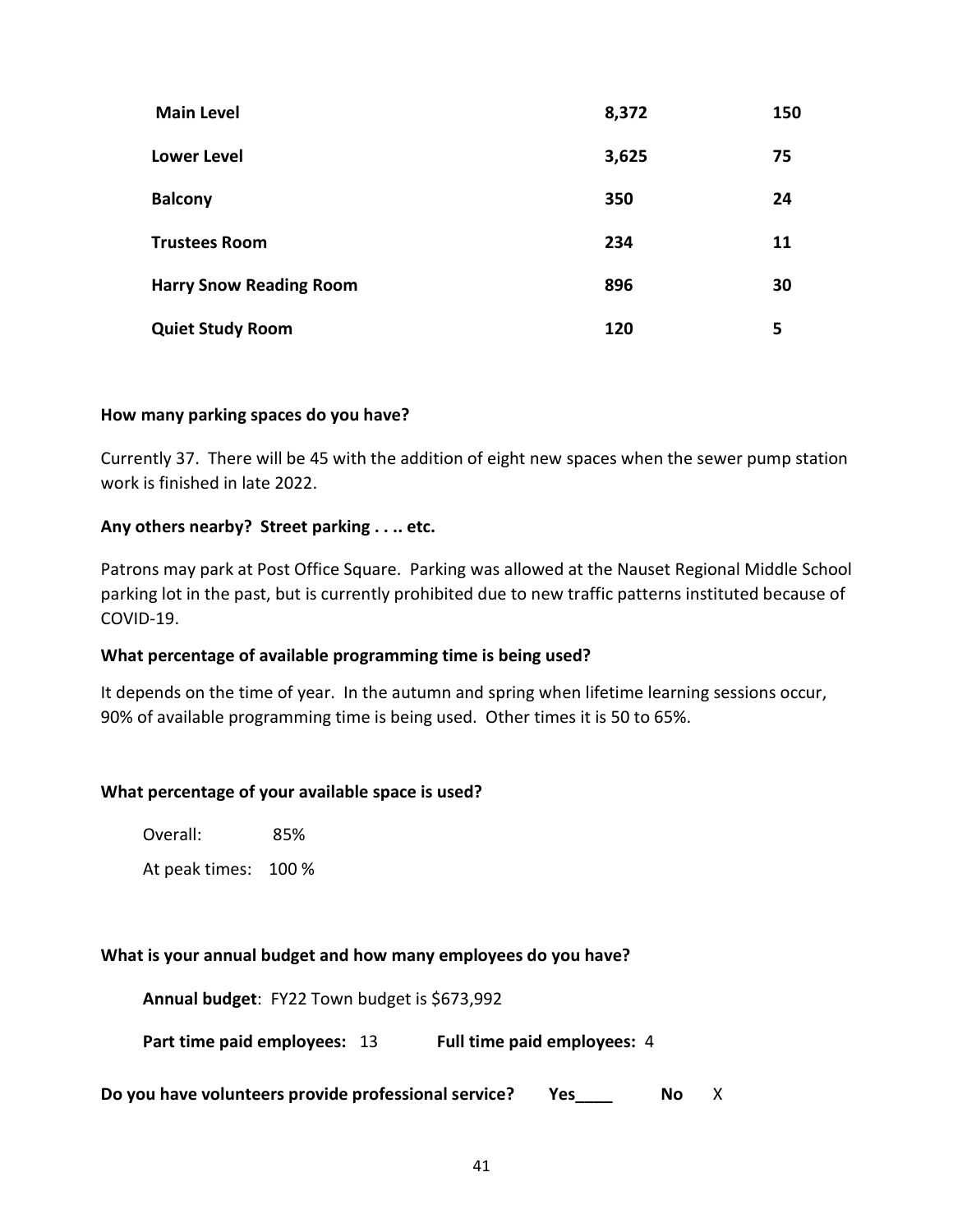| Do the organizations that use the space pay to use it? |     |   | No. |  |
|--------------------------------------------------------|-----|---|-----|--|
| If so, what is the fee structure?                      |     |   |     |  |
| How much do you collect annually? $\oint$              |     |   |     |  |
| Do you require town subsidies to operate?              | Yes | X | No. |  |
| <b>Annual subsidy:</b> FY22 Town budget is \$673,992   |     |   |     |  |

Note: The library receives generous contributions from a nonprofit Friends of Snow Library.

# In the last five years, has your budget and staff to support community activities grown or shrunk? Explain.

The library's budget has increased every year by two and a half percent to meet the Massachusetts Board of Library Commissioners Municipal Appropriations Requirement necessary for the library to be certified. A general reduction in the budget for all Town departments was implemented for FY22. Staff has been maintained at the current staffing levels.

# Are you looking to add programming from any new organizations?

The library tries to accommodate any organization that contacts us to hold meetings or programs provided they meet the guidelines set forth in the Meeting Room Policy approved by the Board of Trustees.

# Are there specific parts of your facility that are currently or have previously been overloaded with community activities? Explain.

The Marion Craine Room was, prior to the pandemic, filled to capacity with programs. Many organizations had to be turned away because there was no room for them.

# Are there similar facilities in other towns that have features that you like?

Nauset Regional Middle School has an auditorium which would be beneficial for programs at the library.

## Additional Comments: